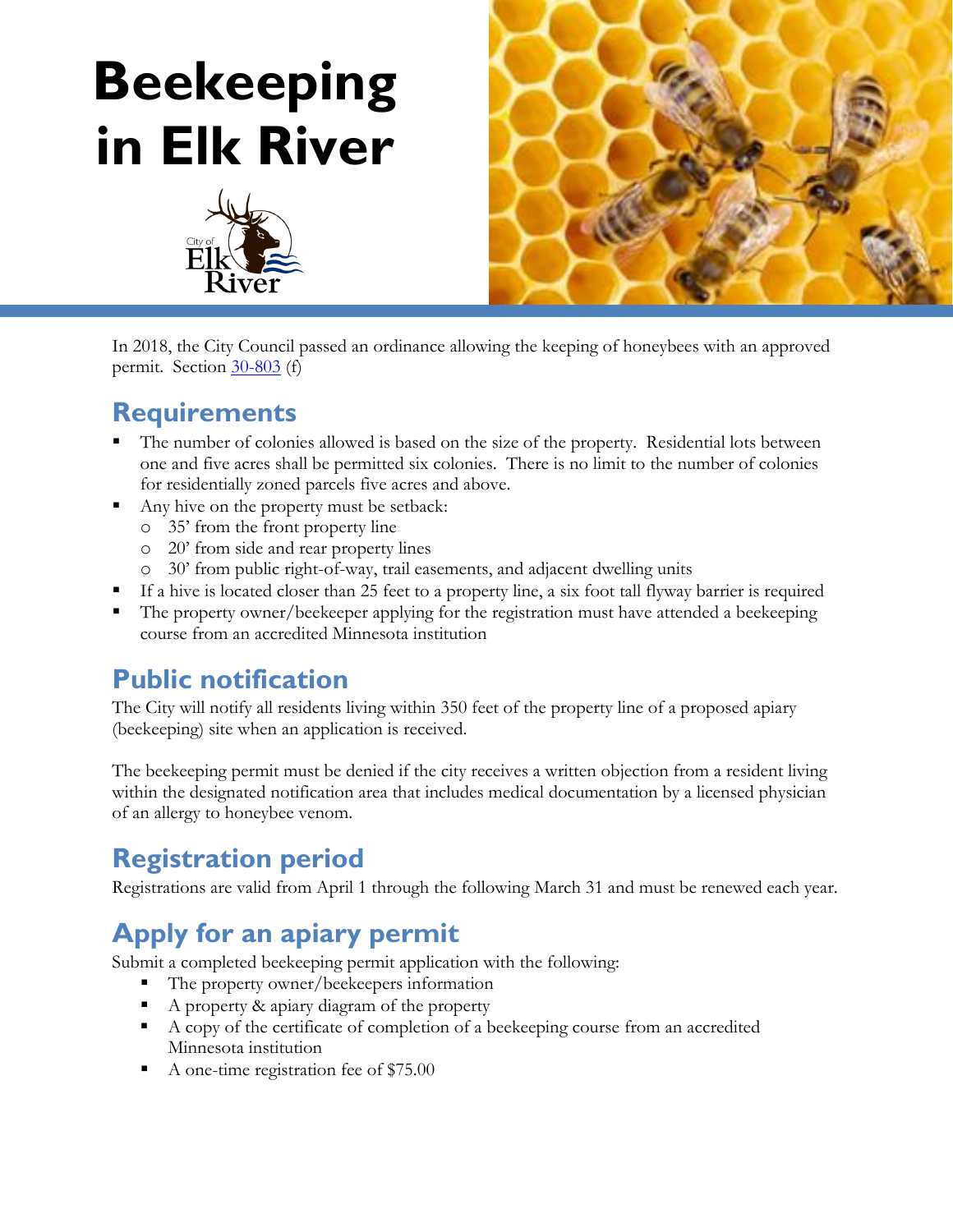Permit Number: **2019-\_\_\_\_\_\_\_\_\_\_\_**

**75-\_\_\_\_\_\_\_\_-\_\_\_\_\_\_\_\_**



## **2019 Beekeeping Permit Application**

#### **Property Owner/Beekeeper Information**

| Name:    |        |       |          |
|----------|--------|-------|----------|
| Address: |        |       |          |
| Street   | City   | State | Zip Code |
| Phone:   | Email: |       |          |
|          |        |       |          |

#### **Fee**

\$75.00 fee – (*Initial Registration Only*) The yearly registration period is April 1 – March 31.

#### **Course**

The beekeeper must submit a certificate of completion of a honeybee keeping course from an accredited institution

#### **Property & Apiary Diagram**

Property & Apiary Diagram required to be drawn on Page 3.

#### **Please check each box, sign, and date indicating that you have read and agree with the following:**

- $\Box$ I have read and understand city code Section [30-803](https://library.municode.com/mn/elk_river/codes/code_of_ordinances?nodeId=COOR_CH30LADERE_ARTVIZO_DIV5SURE_SDIINGE_S30-803AN) (the Animals ordinance) and will comply with all requirements of this ordinance.
- $\Box$ I have completed a honeybee keeping course and supplied a copy of the certificate of completion of a beekeeping course from an accredited Minnesota institution to the City.
- $\Box$ I understand the City of Elk River will notify all property owners within 350 feet of the property line of my apiary site and if a written objection is received within fourteen days of notification, my application must be denied due to medically documented allergy to honeybee venom.
- $\Box$ I understand my apiary will be subject to an inspection upon initial registration, annually for renewal, with any update to my registration and/or if a complaint is received.
- I understand and agree that I may not engage in the practice of beekeeping within the City of Elk River until I have П. received notification that my apiary registration has been approved.
- $\Box$ I understand that my apiary locations are public information and that exhibits showing all apiary locations are available to the public.

*I hereby certify that I have furnished information on this application, which is to the best of my knowledge true and correct. I also certify that I am the owner or authorized agent*  for the above mentioned property and that all construction will conform to all existing state and local laws and will proceed in accordance with submitted plans. I am aware that I *may be issued a citation for any and all temporary signs that do not meet the city ordinance. I am aware that this permit can be revoked for just cause. Furthermore, I hereby agree that the City Official or designee may enter upon the property to perform needed inspections.* 

|                                                                                                                                                                                                                                                                             | Date: $\_\_\_\_\_\_\_\_\_\_\_\_\_\_$      |
|-----------------------------------------------------------------------------------------------------------------------------------------------------------------------------------------------------------------------------------------------------------------------------|-------------------------------------------|
| City Use Only<br>Zoning District:                                                                                                                                                                                                                                           |                                           |
| Date Property Owner Notifications Sent:                                                                                                                                                                                                                                     | Objections Received: $\Box$ Yes $\Box$ No |
| Planning Department Approval: University of the Contract of the Contract of the Contract of the Contract of the Contract of the Contract of the Contract of the Contract of the Contract of the Contract of the Contract of th<br>Maximum Number of Colonies/Hives Allowed: | Date: $\_\_\_\_\_\_\_\_\_\_\_\_\_\_$      |